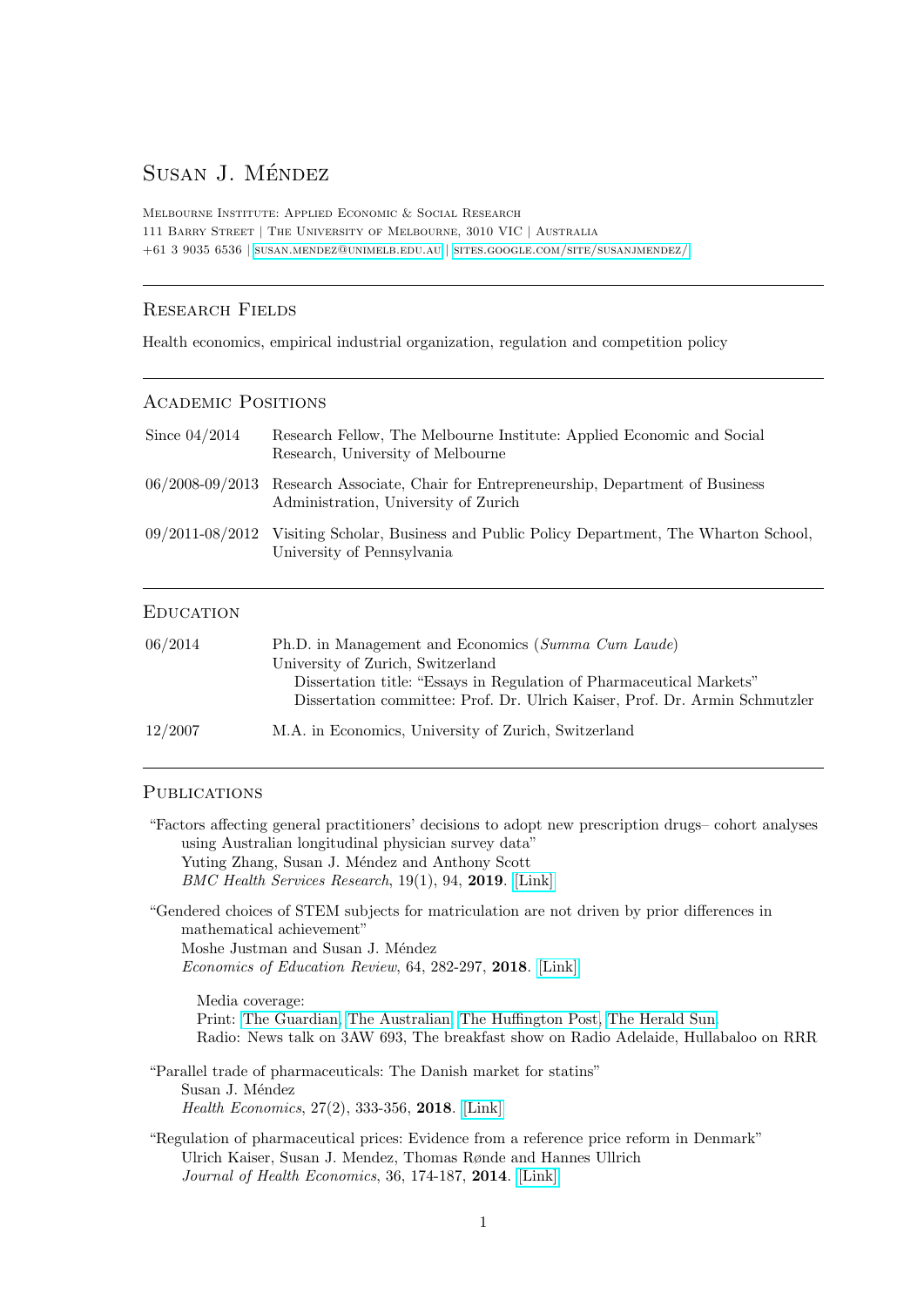#### Research Papers

- "How do drug prices respond to a change from external to internal reference pricing? Evidence from a Danish regulatory reform" MI WP 4/15 Ulrich Kaiser and Susan J. Méndez
- "Physicians' fee variation: Evidence from Australian medical specialists" Susan J. M´endez, Anthony Scott, Jongsay Yong and Hugh Gravelle (under submission)

#### Work in Progress

- "Gender differences in physicians decisions to adopt new prescription drugs" Anthony Scott and Yuting Zhang
- "Doctors with borders: The welfare effects of foreign doctor entry restrictions" David Byrne, Susan J. Méndez and Peter Sivey

### Research Reports

Improving the distribution of doctors through the new Rural Primary Care Stream Susan J. Méndez and Anthony Scott Research report for The Commonwealth Department of Health, 2018

A theoretical model of physician dual practice and implications for empirical work Susan J. Méndez and Anthony Scott Research report for The World Bank, 2017

Gendered choices of VCE subjects in STEM fields Moshe Justman and Susan J. Méndez Research report for the Victorian Department of Education and Training, 2016

Early childhood language and socio–emotional difficulties and educational outcomes Susan J. Méndez and Chris Ryan Research report for the Victorian Department of Education and Training, 2015

#### Non-Peer Reviewed Publications

"Behind closed doors: the surge in mental distress of parents" Barbara Broadway, Susan Méndez and Julie Moschion Melbourne Institute Research Insight 21/20, 2020 [link](https://melbourneinstitute.unimelb.edu.au/__data/assets/pdf_file/0011/3456866/ri2020n21.pdf)

Submission to the Productivity Commission inquiry into Introducing Competition and Informed User Choice into Human Services: Identifying Sectors for Reform Anthony Scott, Jongsay Yong, Susan Mendez, 2016 [link](http://www.pc.gov.au/__data/assets/pdf_file/0013/203035/sub087-human-services-identifying-reform.pdf)

- "Drug pricing reforms: the Danish experience" Ulrich Kaiser, Susan J. Mendez, Thomas Rønde and Hannes Ullrich European Pharmaceutical Review, 20 (2), 18-19, 2015
- "Regulatorische Reform und Pharmapreise: Ergebnisse aus Dänemark" Ulrich Kaiser, Susan J Mendez and Thomas Rønde in: H. J. Ramser and M. Stadler (Eds), Marktmacht: Wirtschafts- wissenschaftliches Seminar  $Octoberen, 39, Mohr Siebeck: Tübingen, 265-282, 2010$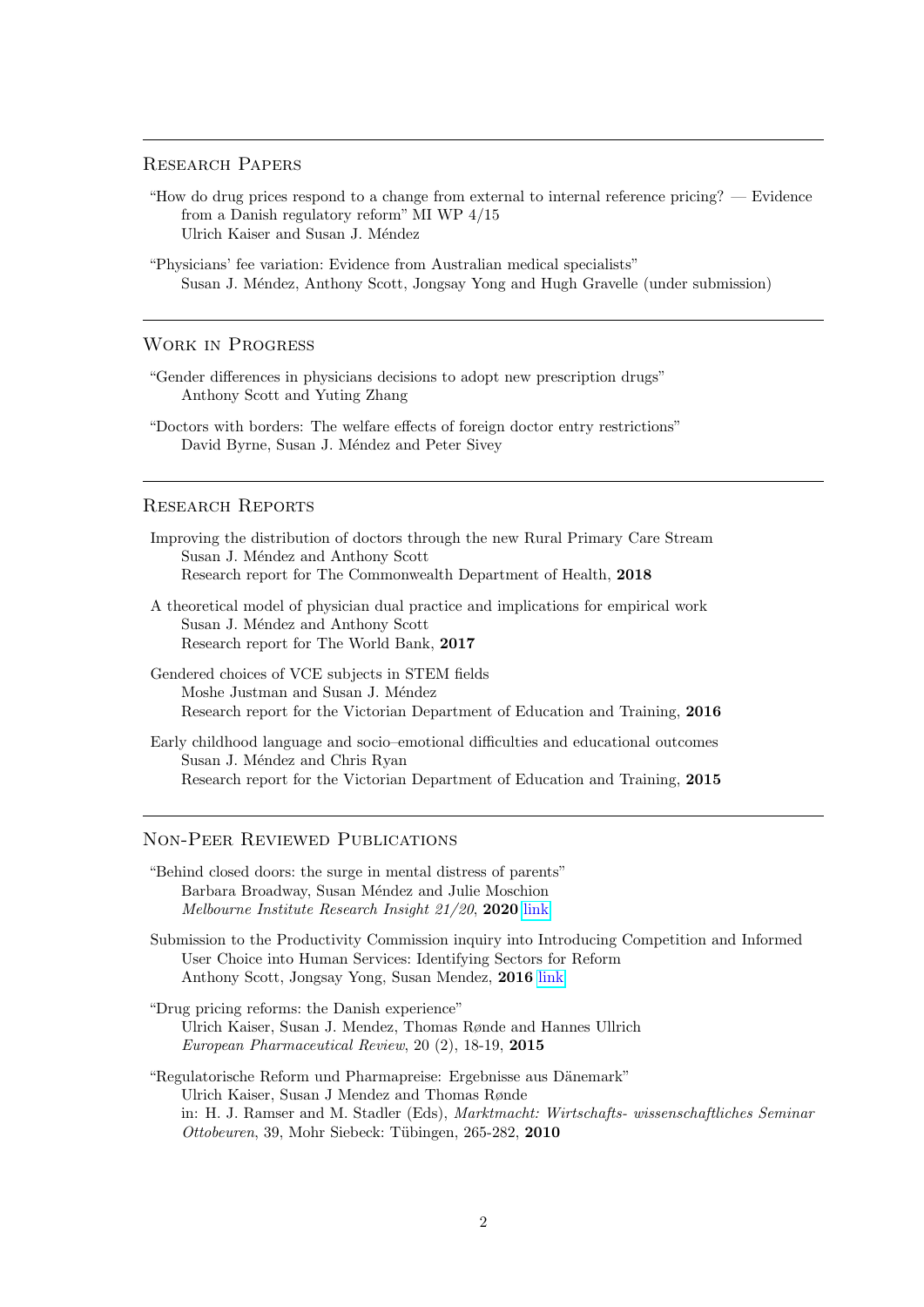## **TEACHING**

| Case Studies in Microeconomic Policy - Module 3: Health Care Markets  |
|-----------------------------------------------------------------------|
| ECON90068, Masters program, Department of Economics                   |
| University of Melbourne, Semester 1, 2016, 2017                       |
| Guest lecture in Public Economics - Health Care Markets               |
| ECON40011/90027, Masters and Honours program, Department of Economics |
| University of Melbourne, Semester 2, 2016, 2017                       |
| Industry Practicum $-\text{Co-advising}$                              |
| BUSA90502, Master of Business Analytics, Melbourne Business School    |
| University of Melbourne, Semester 2, 2016, 2018                       |
| Economics of Innovation – Tutorials                                   |
| M.A. program, Department of Business Administration                   |
| University of Zurich, Spring semester, 2009, 2010, 2011               |

#### **GRANTS**

- Faculty of Business and Economics Faculty Research Grant, 2017. Granted for the project "Prescribing behaviours and the diffusion of innovations" (AUD 18,919)
- University of Melbourne Melbourne Early Career Researcher Grant Scheme, 2015. Granted for the project "Rebate contracts in pharmaceutical markets" (AUD 22,251)
- Swiss National Science Foundation Fellowship for Prospective Researchers Nr. PBZHP1–138689, academic year 2011–2012. Granted for the project "Parallel trade in pharmaceutical markets" and to visit The Wharton School, University of Pennsylvania (USD 41,800)

## **PRESENTATIONS**

Conferences and Workshops:

| Annual Health Econometrics Workshop & Australasian Workshop on Econometrics<br>and Health Economics, 2015 (Honolulu, HI) |
|--------------------------------------------------------------------------------------------------------------------------|
| Australasian Workshop on Econometrics and Health Economics, 2018 (Lorne)                                                 |
| Australian Conference for Health Economists, 2014 (Adelaide), 2016 (Perth),<br>$2017$ (Sydney)                           |
| Australian Conference of Economists, 2014 (Hobart)                                                                       |
| Australian Gender Economics Workshop, 2019 (Melbourne)                                                                   |
| Competition Law and Economics European Network "CLEEN" Workshop, 2013 (Bergen)                                           |
| Congress of the European Economic Association, 2013 (Gothenburg)                                                         |
| Econometric Society Latin American Meeting, 2016 (Medellín)                                                              |
| European Association for Research in Industrial Economics, 2010 (Istanbul), 2013 (Evora)                                 |
| European Conference on Health Economics, 2010 (Helsinki), 2018 (Maastricht)                                              |
| International Health Economics Association Congress, 2017 (Boston, MA)                                                   |
| International Industrial Organization Conference, 2011 (Boston, MA)                                                      |
| International Panel Data Conference, 2014 (Tokyo)                                                                        |
| IRDES-DAUPHINE Workshop on Applied Health Economics and Policy Evaluation, 2018<br>(Paris)                               |
| Labour Econometrics Workshop, 2016 (Canberra)                                                                            |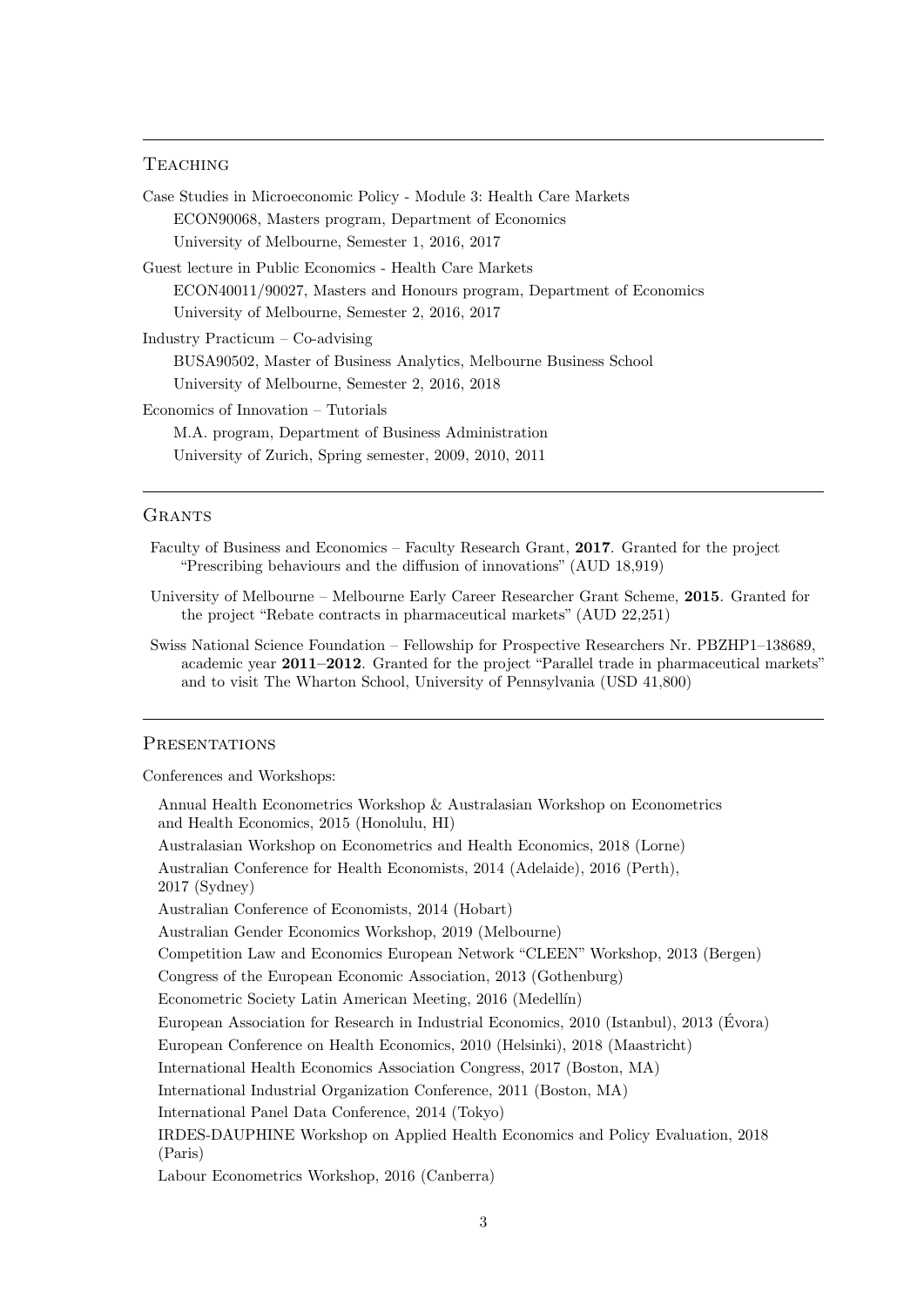National Medicines Symposium, 2018 (Canberra) Nordic Health Economists' Study Group Meeting, 2017 (Helsinki) Symposium of the German Economic Association for Business Administration, 2009 (Vallendar) Workshop on the Economics of Health and Wellbeing, 2016, 2018 (Hepburn Springs) Zurich Workshop on Economics, University of Zurich, 2011 (Luzern)

Seminars:

| 2018 | European Association of Euro-Pharmaceutical Companies (Brussels, Belgium)                                                                                                                                                                                                                            |
|------|------------------------------------------------------------------------------------------------------------------------------------------------------------------------------------------------------------------------------------------------------------------------------------------------------|
| 2017 | Centre for Health Economics, University of York (York, England)<br>Department of Health Economics and Health Management, Institute of Health<br>and Society, University of Oslo (Oslo, Norway)<br>Centre for Transformative Innovation, Swinburne University of Technology<br>(Melbourne, Australia) |
| 2016 | Economics Department, Universidad del Rosario (Bogotá, Colombia)<br>Centre for Health Economics, Monash University (Melbourne, Australia)                                                                                                                                                            |
| 2015 | Economics and Finance Seminar, La Trobe University (Melbourne, Australia)<br>Applied Microeconomics/CDES Seminar, Monash University (Melbourne,<br>Australia)                                                                                                                                        |
| 2014 | MIAESR Seminar Series, University of Melbourne (Melbourne, Australia)                                                                                                                                                                                                                                |
| 2010 | Business Economics Research Seminar, University of Zurich (Zurich, Switzerland)                                                                                                                                                                                                                      |
| 2009 | Ph.D. Workshop, Center for European Economic Research (Mannheim, Germany)<br>Microeconometrics Ph.D. Seminar, University of Zurich (Zurich, Switzerland)<br>Workshop on the Economics of Industrial Organization and Innovation,<br>KULeuven/STRIKE/COST (La Bastide d'Anjou, France)                |

## PROFESSIONAL ACTIVITIES

| Reviewer for:    | Journal of Health Economics, Health Economics, Social Science and Medicine,<br>Review of Industrial Organization, Health Policy, Health Policy and Technology,<br>European Journal of Health Economics, Educational Review, Australian Health<br>Review, Cuadernos de Economía.                                                  |
|------------------|----------------------------------------------------------------------------------------------------------------------------------------------------------------------------------------------------------------------------------------------------------------------------------------------------------------------------------|
|                  | External Honours thesis examiner, University of Wollongong, 2019                                                                                                                                                                                                                                                                 |
| Faculty service: | Coordinator of the University of Melbourne Health Economics Group, since 2018<br>Member, University of Melbourne, Faculty of Business and Economics Content<br>Advisory Committee, University of Melbourne, 2017                                                                                                                 |
| Supervision:     | Tanji Hwang, Research assistant, 2017                                                                                                                                                                                                                                                                                            |
| Local Organizer: | 9th University of Melbourne Health Economics Workshop, University of<br>Melbourne, 2017<br>Brown Bag Seminar series, Melbourne Institute, 2015, 2016<br>1st Zurich Workshop on Economics, University of Zurich, 2011<br>HUI – Seminar, University of Zurich, 2010<br>6th Workshop on Media Economics, University of Zurich, 2008 |